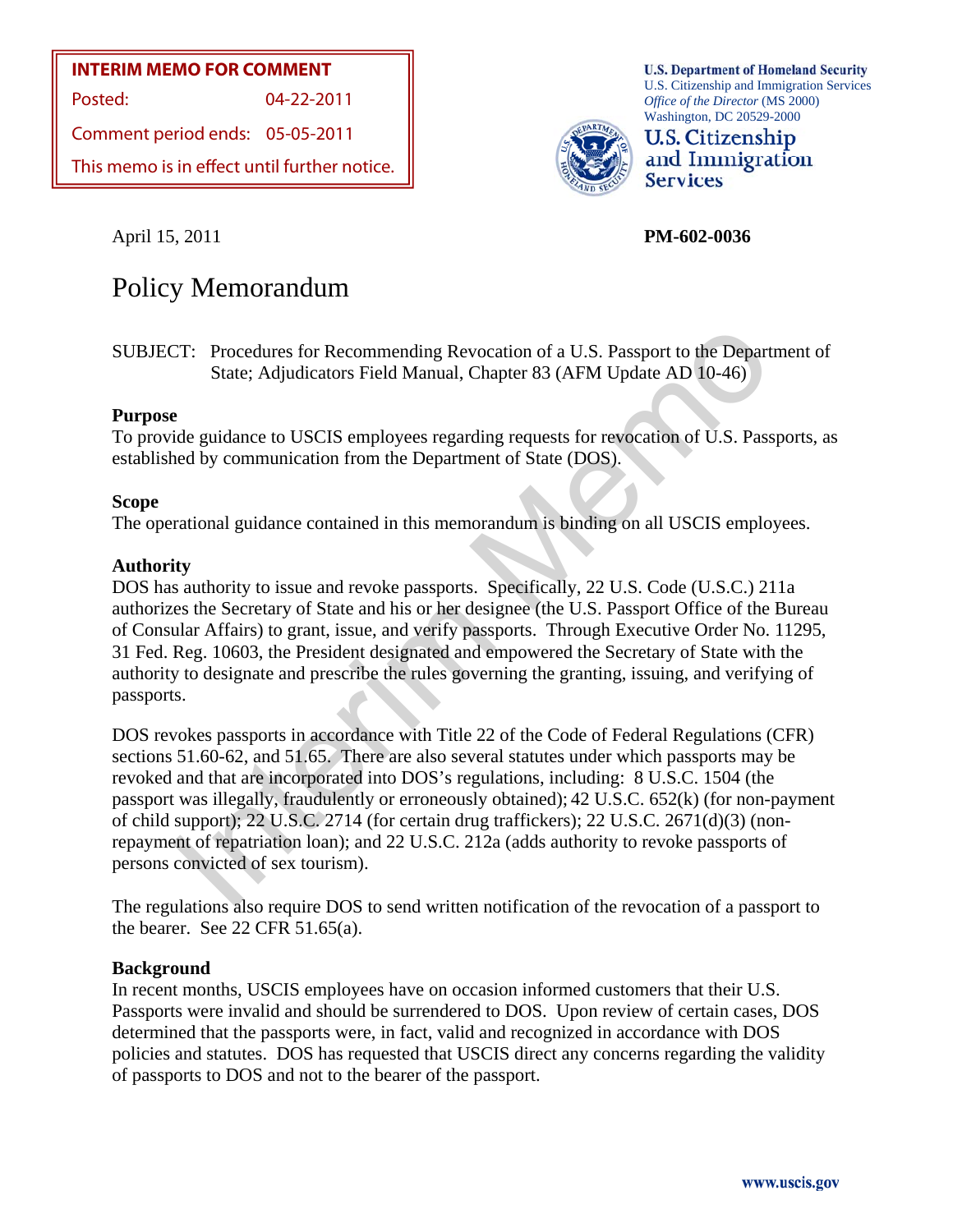## **Policy**

USCIS lacks the authority to revoke or confiscate a U.S. Passport. If reasons to doubt the validity of a passport come to the attention of USCIS, USCIS will not seize the passport, instruct the bearer to return the passport to DOS, or otherwise notify the bearer that there may be issues with the passport. Instead, USCIS will follow the procedures outlined below to request revocation of a U.S. Passport whenever USCIS encounters an individual who is in possession of a U.S. Passport that USCIS has reason to believe: (1) was issued in error; or (2) the individual is no longer eligible to possess.

## **Implementation**

The *Adjudicators Field Manual* (*AFM*) is revised as follows:

 $\degree$  1. Chapter 83 is revised by adding a new section 83.5 to read:

## 83.5 Recommendation to the Department of State for Revocation of a U.S. Passport.

**entation**<br>
I. Chapter Si is revised by adding a new section 83.5 to read:<br>
I. Chapter 83 is revised by adding a new section 83.5 to read:<br> **ecommendation to the Department of State for Revocation of a U.S. Pass**<br>
CIS empl If a USCIS employee believes that a passport is not valid or has been incorrectly issued, that employee should submit a request for revocation to the Department of State. The request for revocation of a U.S. Passport must include **a formal memorandum on official letterhead (See Appendix 83-1), sent through local supervisory review channels and signed off by the Field Office Director or a designated representative.** USCIS must keep a copy of this memorandum. The memorandum may be kept in the individual's USCIS record if appropriate.

The memorandum must include**:**

- 1. The bearer's complete biographic data including known aliases.
- 2. The bearer's last known address.
- 3. All unexpired U.S. Passport and alien registration numbers.
- 4. A photocopy of the biographical page of the U.S. Passport, if available.
- 5. An analysis that includes a factual basis, reasons for requesting passport revocation, and an explanation of why the individual is not entitled to bear a U.S. Passport.
- 6. Copies of all documentary evidence in support of the request, including certified translations of any documents written or originally prepared in a foreign language.
- 7. The name and contact information of the USCIS employee making the request.

Requests for revocation can be submitted by one of the following methods:

- FAX: 202-663-2654. The submission should be clearly identified as a revocation request.
- E-mail: [CA-PPT-Revocations@state.gov](mailto:CA-PPT-Revocations@state.gov). The subject line should read: "Revocation Request: Name of the individual, USCIS." If the request is time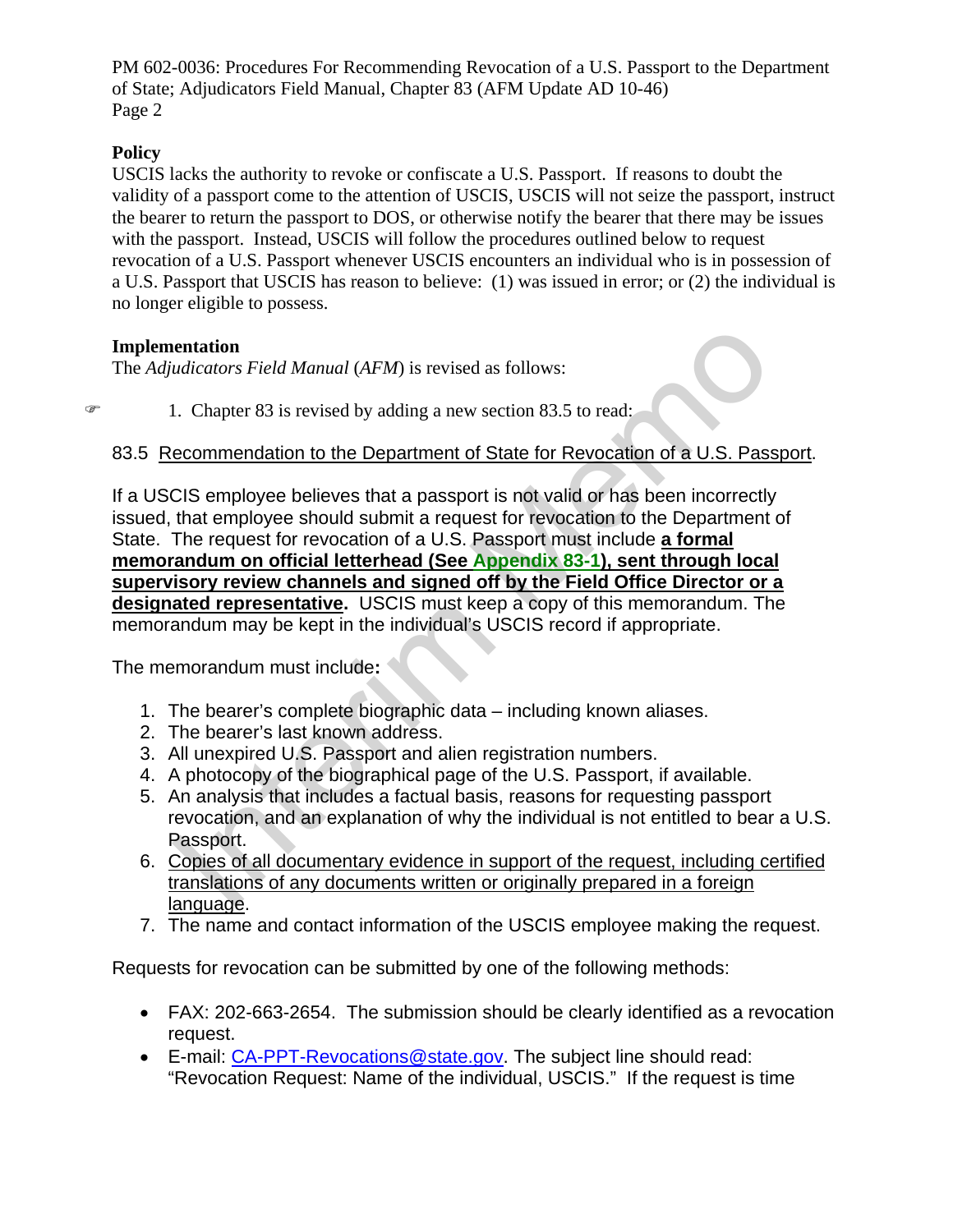sensitive or urgent, the subject line should include "Urgent" as the first word. The e-mail must be encrypted.

• Mail: Revocations Officer Office of Passport Legal Affairs Bureau of Consular Affairs 2100 Pennsylvania Ave. NW, 3rd Floor Washington, DC 20037

When, on rare occasion, there is a particularly high profile or special interest case requiring specialized handling, the USCIS Field Office Director may call the Director of Passport Legal Affairs for guidance at 202-663-2662.

After reviewing the revocation request and reaching a determination, DOS will notify the referring contact person of the decision. DOS (Passport Office of Legal Affairs) generally processes revocation requests within 30-60 days of receipt.

Mashington, DC 20037<br>
on rare occasion, there is a particularly high profile or special interest case<br>
of specialized handling, the USCIS Field Office Director may call the Director<br>
of the gala Affairs for guidance at 202 In the case of revocation, DOS will transmit a copy of the revocation letter to the referring contact person. The DOS revocation letter must be placed in the individual's USCIS record. If DOS revokes the passport, the passport is then marked revoked in the Passport Information Electronic Records System (PIERS) and the information is transmitted to TECS.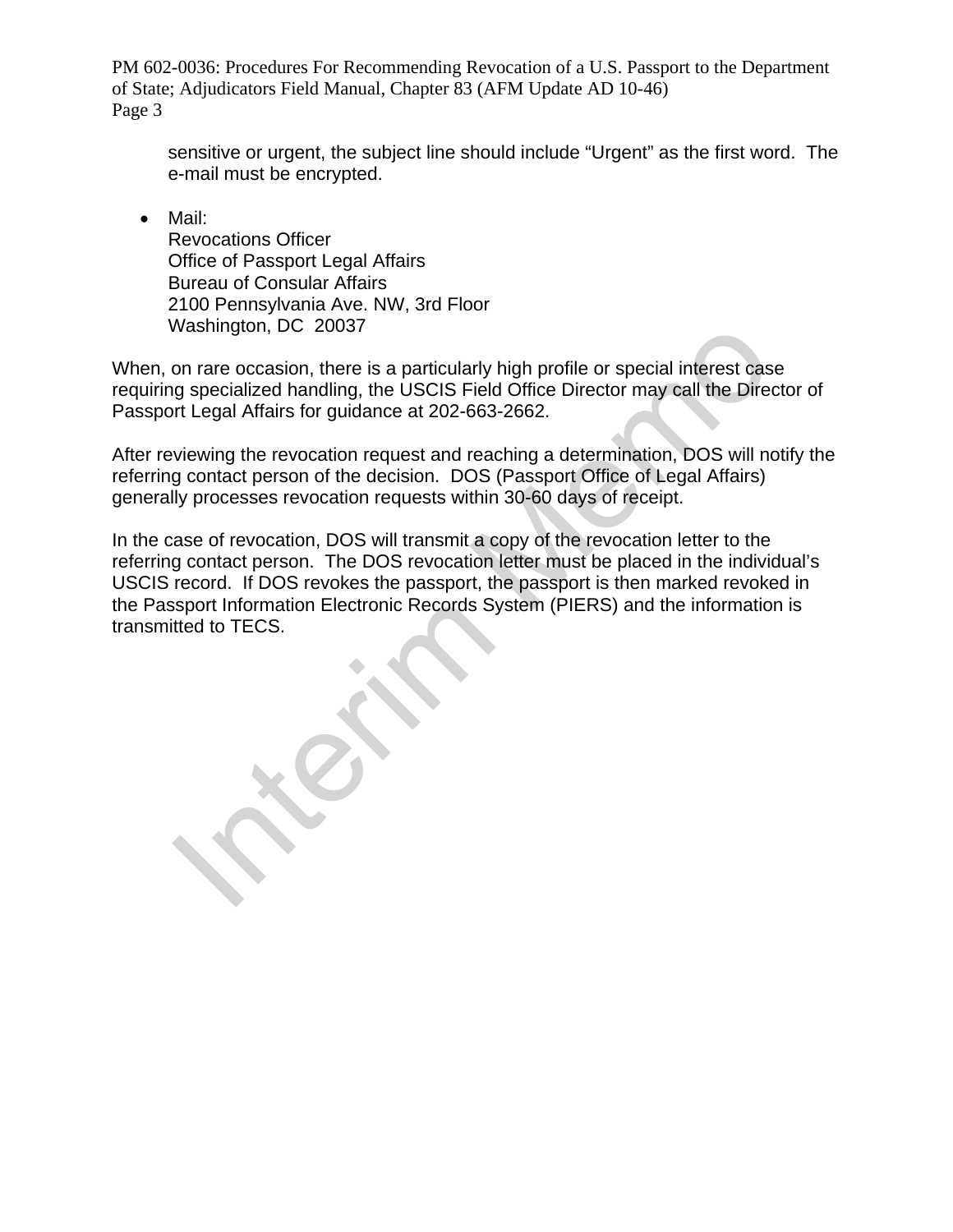2. Appendix 83-1 is added to read:

**U.S. Department of Homeland Security** 

U.S. Citizenship and Immigration Services *[INSERT Local USCIS Office Information]* [City, State, Zip]



**U.S. Citizenship** and Immigration

**Date:** File Number:

## Memorandum

**To:** Department of State

Attention: Revocations Officer Office of Passport Legal Affairs/Bureau of Consular Affairs 2100 Pennsylvania Avenue, NW, 3rd floor Washington, DC 20037

## **From:**

Field Office Director, USCIS Field Office

**Subject:** Request for Revocation of U.S. Passport

File Number:<br>
File Number:<br>
Department of State<br>
Attention: Revocations Officer<br>
Office of Passport Legal Affairs/Bureau of Consular Affairs<br>
2100 Pennsylvania Avenue, NW, 3<sup>rd</sup> floor<br>
Washington, DC 20037<br>
Tield Office D The purpose of this memorandum is to request that the Department of State review the U.S. passport of XXX. USCIS encountered the U.S. passport during a routine procedure and believes the individual should not be in possession of a U.S. passport. The following information is provided as required by USCIS *PM-602-0036 Procedures for Recommending Revocation of a U.S. Passport to the Department of State;* 

- 1. The bearer's complete biographic data including known aliases.
- 2. The bearer's last known address.
- 3. All unexpired U.S. passport and alien registration numbers.
- 4. A photocopy of the biographical page of the U.S. passport when available.

5. An analysis that includes a factual basis and reasons for requesting passport revocation, and explains why the individual is not entitled to bear a U.S. passport.

6. Copies of all documentary evidence in support of the request, including certified translations of any documents written or originally prepared in a foreign language.